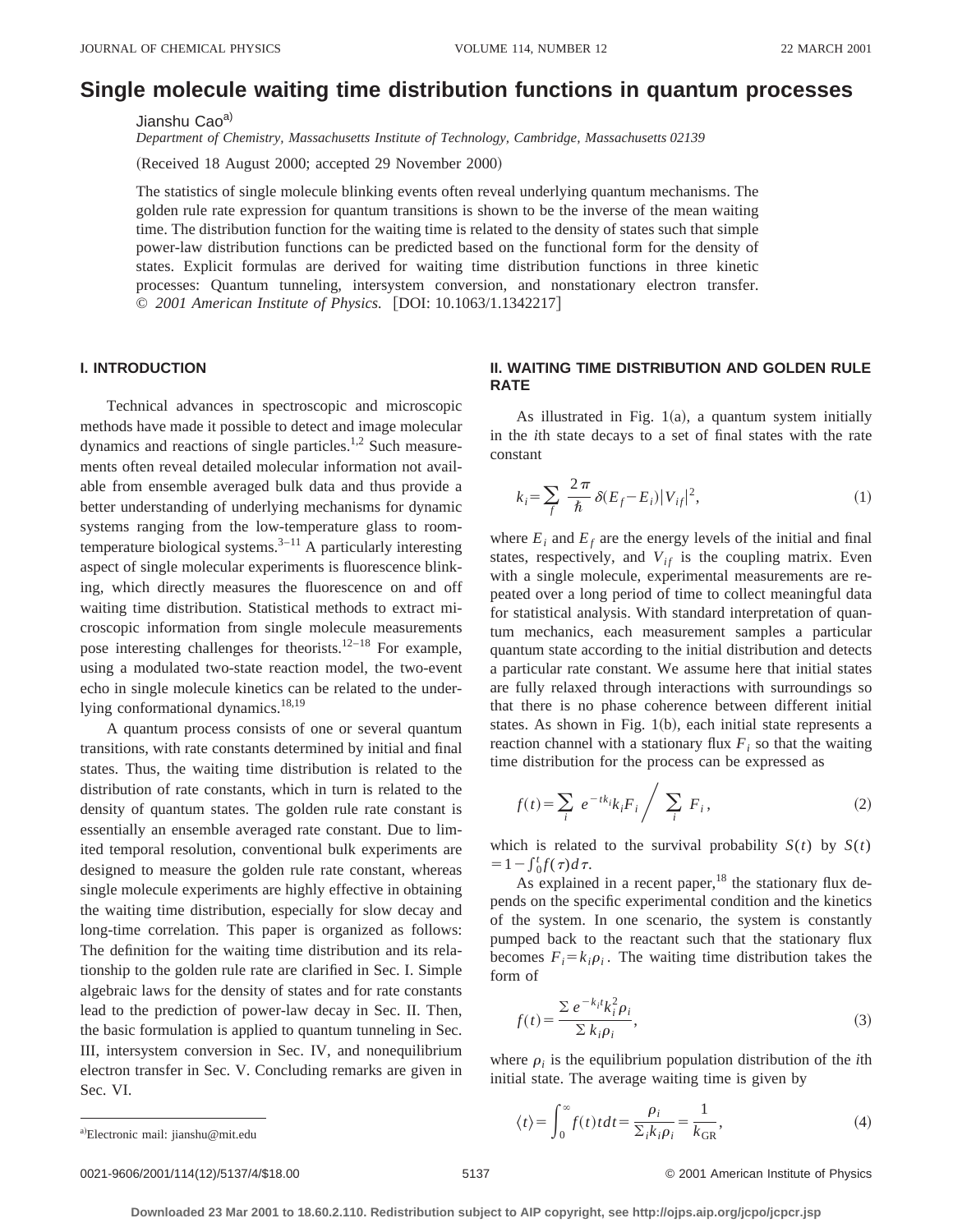

FIG. 1. A sketch of the quantum states involved in calculating the waiting time distribution function:  $(a)$  Quantum transitions from a given initial state and (b) quantum transitions from a set of initial states to final states.

which recovers the golden rule  $(GR)$  rate expression  $k_{GR}$  $=\sum_{i}k_{i}\rho_{i}$ . In fact, it is shown in a recent paper,<sup>19</sup> the mean survival time is equivalent to the ensemble averaged golden rule rate, as long as the reactive system is stationary. In another possible scenario, single molecule experiments are repeated with the same initial preparation so that the flux is proportional to the initial population distribution. Then, we have the waiting time distribution as

$$
f(t) = \sum_{i} e^{-k_i t} k_i \rho_i, \qquad (5)
$$

and the average waiting time as

$$
\langle t \rangle = \sum_{i} \frac{\rho_i}{k_i} / \sum_{i} \rho_i, \tag{6}
$$

where the normalization condition  $\Sigma_i \rho_i = 1$  is implied. The difference between Eqs.  $(4)$  and Eq.  $(6)$  lies in the definition of  $f(t)$ , which is based on the occurrence of quantum transition events. In nonequilibrium thermodynamics, the rate constant is extracted from the relaxation process to the equilibrium population distribution, thus making no difference between the above two scenarios. Usually, the initial population peaks within a narrow distribution so that the difference between Eqs.  $(3)$  and Eq.  $(6)$  is not significant. For simplicity, our discussion in the rest of this paper will use Eq.  $(5)$ .

The average over the initial distribution in Eq.  $(2)$  is valid only if there is no fixed phase relation between different quantum states. As implied in the derivation of the golden rule rate expression, fast dephasing is required to reduce quantum dynamics to classical kinetics. In the initial preparation by an ultrafast laser pulse or between fast quantum transitions, the phase relation is not dissipated by fluctuating environments before a transition to another state. Then, one has to calculate the waiting time distribution by taking into account the evolution of the density matrix, which will not be discussed in this paper. Careful analysis of single molecule experiments in quantum systems raises interesting questions regarding quantum measurements, coherence and dephasing, and the bath–system separation. Wolynes and co-workers $^{20}$  have demonstrated that the interference between different paths results in quantum twinkling, i.e., the nontrivial moments of the system wave function, which cannot be fully described by the reduced description after bath averaging. Makarov and Metiu have shown how the radio frequency  $(rf)$  radiation can be used to control the statistical properties of the photon emission events of a single molecule. $^{21}$ 

## **III. POWER-LAW DECAY AND DENSITY OF STATES**

Equation  $(5)$  can be written in a continuous form as

$$
f(t) = \int \exp[-k(E)t]k(E)\rho(E)dE,
$$
 (7)

where  $\rho(E)$  is the density of states. The integral in Eq. (7) is usually dominated by a particular range of energy, where the rate and the density of states follow the simple algebraic law:  $k(E) \propto E^{\nu}$  and  $\rho(E) \propto E^{\mu}$ . As a result, Eq. (7) predicts a power law decay

$$
f(t) \propto t^{-(\mu + \nu + 1)/\nu},\tag{8}
$$

indicating a possible relation between the waiting time distribution function  $f(t)$  and the density of states  $\rho(E)$ .

As an example, consider a quantum transition between two quasi-free particles in three-dimensional space, where  $\rho(E) \propto \sqrt{E}$ . We further assume that the coupling matrix  $V_{if}$ does not strongly depend on energy such that the rate constant is proportional to the density of final states. The energy conservation relation requires  $E_f = E_0 + E_i$ , where  $E_0$  is an intrinsic energy difference or the laser carrier excitation frequency. Thus, for a given initial state, the density of final states is expanded,  $\rho(E_f) \propto \sqrt{E_0 + E_i} = \sqrt{E_0 + E_i/2} \sqrt{E_0} + \cdots$ , and the corresponding rate constant is approximated as

$$
k(E_i) = k_0 + cE_i + \cdots,\tag{9}
$$

where  $k_0$  is the constant part of the rate that is independent of the energy, and *c* is the linear coefficient. The average over initial states in Eq.  $(7)$  gives

$$
f(t) \propto \int e^{-(k_0 + cE_i)t} k_0 \sqrt{E_i} dE_i \propto \frac{e^{-k_0 t}}{t^{3/2}},
$$
\n(10)

which predicts power-law decay within the time scale of  $k_0 t$ <sup><</sup>1. This kind of power-law dependence has been observed in single quantum dot blinking phenomena.<sup>22</sup> Though the underlying mechanisms for the power law dependence in these experiments have not been fully clarified, the scaling argument presented here provides a possible interpretation.

#### **IV. QUANTUM TUNNELING**

The quantum tunneling rate depends on the energy of the initial state in the reactant well. Under the Wentzel– Kramers–Brillouin (WKB) approximation, the tunneling rate can be expressed as

$$
k(E) \propto \exp[-S(E)/\hbar],\tag{11}
$$

where  $S(E) = \oint \sqrt{V(q)} - E dq$  is the semiclassical action for quantum tunneling. The corresponding waiting time probability distribution is given by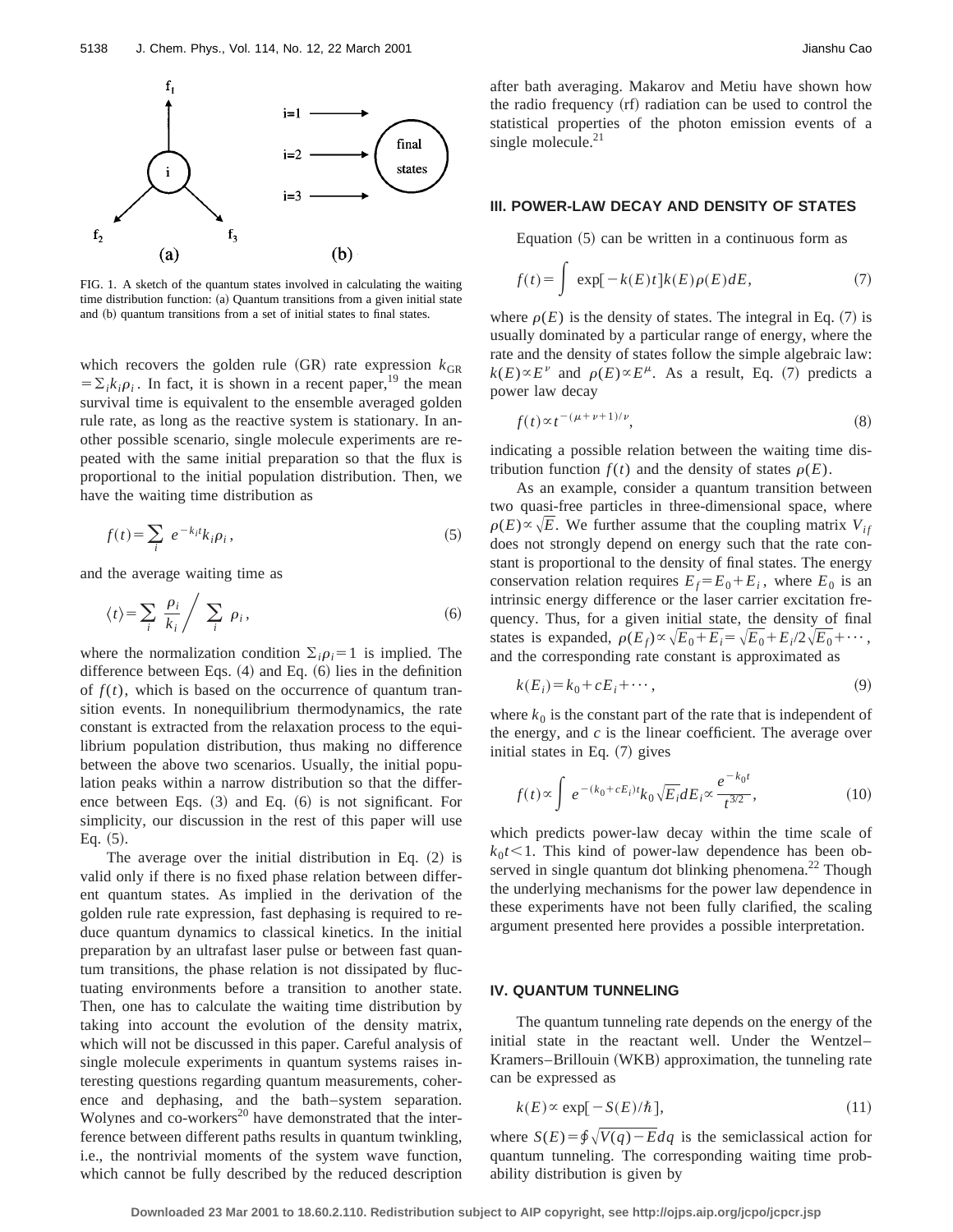

FIG. 2. A sketch of the intersystem conversion process, with double arrows denoting intrasystem transition rate constants, and with the thick arrow denoting the population deletion from the sink state.

$$
f(t) = \int e^{-tk(E)}k(E)\rho(E)dE
$$
  

$$
\propto \int e^{-tk(E)} \exp[-S(E)/\hbar - \beta E]dE
$$
  

$$
\int \rho(E)dE,
$$
 (12)

where thermal equilibrium is assumed in the reactant well  $\rho(E) \propto e^{-\beta E}$ . The stationary condition for  $k(E)\rho(E)$  gives  $S'(E_0) = -\hbar \beta$ , which defines the instanton rate,  $k_0$  $\propto e^{-S(E_0)/\hbar}$  23,24 The steepest descent evaluation of  $k(E)\rho(E)$  results in

$$
\frac{S(E)}{\hbar} + \beta E = \frac{S(E_0)}{\hbar} + \frac{S''(E_0)}{2\hbar} (E - E_0)^2 + \cdots, \tag{13}
$$

where the linear term vanishes. With the WKB approximation, Eq.  $(12)$  reduces to

$$
f(t) \propto e^{-k_0 t} \exp\biggl[-\frac{(k_0 \beta t)^2 \hbar}{2S''(E_0)}\biggr],\tag{14}
$$

where  $S''(E)$  is related to the van Vleck determinant for the instanton solution. $23,24$  For tunneling in multidimensional space, the modes orthogonal to the reactive coordinate also contribute to the density of states,  $\rho(E)$ , and the functional form of  $f(t)$  may be modified accordingly.

#### **V. INTERSYSTEM CONVERSION**

We consider a generic model consisting of *N* states with the intra-system transition rate constants given by a matrix *K*. As illustrated in Fig. 2, the *N*-state system converts to another system at the *c* state with the rate constant  $k_c$ . The kinetics of the system is described by

$$
\dot{\rho}(t) = K\rho(t) - k_c \rho_c(t),\tag{15}
$$

where  $\rho$  is a vector corresponding to the *N*-states  $\rho(t)$  $=\{\rho_i(t)\}\.$  The Laplace transform of the above vector equation yields

$$
\rho(s) = \frac{1}{s - K + \hat{k}_c} \rho(0) = \frac{1}{1 + G\hat{k}_c} G(s)\rho(0),
$$
\n(16)

where  $(\hat{k}_c)_{ij} = k_c \delta_{ic} \delta_{jc}$ ,  $\rho(0)$  is the initial distribution, and  $G(s)$  is the Green's function,  $G(s) = 1/(s - K)$ . The Laplace transform of the waiting time distribution function is



FIG. 3. A sketch of the solvent-controlled electron transfer process. The nonstationary wave-packet motion is due to the nonequilibrium initial solvent distribution.

with  $G_c$  the diagonal element of the matrix  $G$  at the crossing state *c*. Here, the initial distribution is assumed to be in equilibrium, implying the stationary condition  $G(s)\rho_{eq} = \rho_{eq}/s$ . The Green function is expanded as  $G_c(s) = \rho_{c,eq}/[s]$  $+ b(s)$ , with  $G_c(s) = \int_0^\infty e^{-st} [G_c(t) - \rho_{c,eq}] dt$ , so that Eq.  $(17)$  can be rewritten as

$$
f(s) = \frac{\rho_{c,eq}}{s[k_c b(s) + 1] + k_c \rho_{c,eq}},
$$
\n(18)

which can be inverted back to  $f(t)$  in real time. The average waiting time is evaluated directly from Eq.  $(18)$ , giving

$$
\langle t \rangle = -\frac{\partial}{\partial s} \ln f(s) \vert_{s=0} = \frac{k_c b(0) + 1}{k_c \rho_{c, \text{eq}}},\tag{19}
$$

where  $b(0) = \int_0^\infty |G_c(t) - \rho_{c,eq}| dt$ . The inverse of Eq. (19),  $k=1/\langle t \rangle$ , recovers the familiar rate expression, which has been derived in various contexts. In particular, Chernyak, Schulz, and Mukamel mapped multistate electron transfer into random walk and derived similar expressions for the waiting time distribution.<sup>25</sup>

## **VI. NONEQUILIBRIUM ELECTRON TRANSFER**

The above model can be used to describe solventcontrolled electron transfer with nonequilibrium initial distribution functions. In Fig. 3, the *N*-state system is taken as the continuous diffusion coordinate, and the transition rate at the degenerate state  $E_c$  as  $k_c = 2\pi V^2/\hbar \delta(E-E_c) = \alpha \delta(E-E_c)$ with *V* the electronic coupling constant and  $\alpha = 2\pi V^2/\hbar$ . If the initial configuration is not equilibrated, Eq.  $(17)$  becomes

$$
f(s) = \frac{k_c}{1 + k_c \cdot G_c(s)} \rho_c(s),\tag{20}
$$

where  $\rho_c(s)$  represents the density at the crossing state and the dot  $\cdot$  represents the integration of the diffusive reaction coordinate. Transformation to the real time leads to

$$
f(t) = \int_0^t \gamma(t - \tau) \rho_c(\tau) d\tau,
$$
\n(21)

where  $\gamma(\tau)$  is the memory kernel defined from Eq. (20) as

$$
f(s) = k_c \rho_c(s) = \frac{k_c}{1 + k_c G_c(s)} \frac{\rho_{c,eq}}{s},
$$
\n(17)

$$
\gamma(s) = \frac{\alpha}{1 + \alpha G_c(s)}.\tag{22}
$$

**Downloaded 23 Mar 2001 to 18.60.2.110. Redistribution subject to AIP copyright, see http://ojps.aip.org/jcpo/jcpcr.jsp**